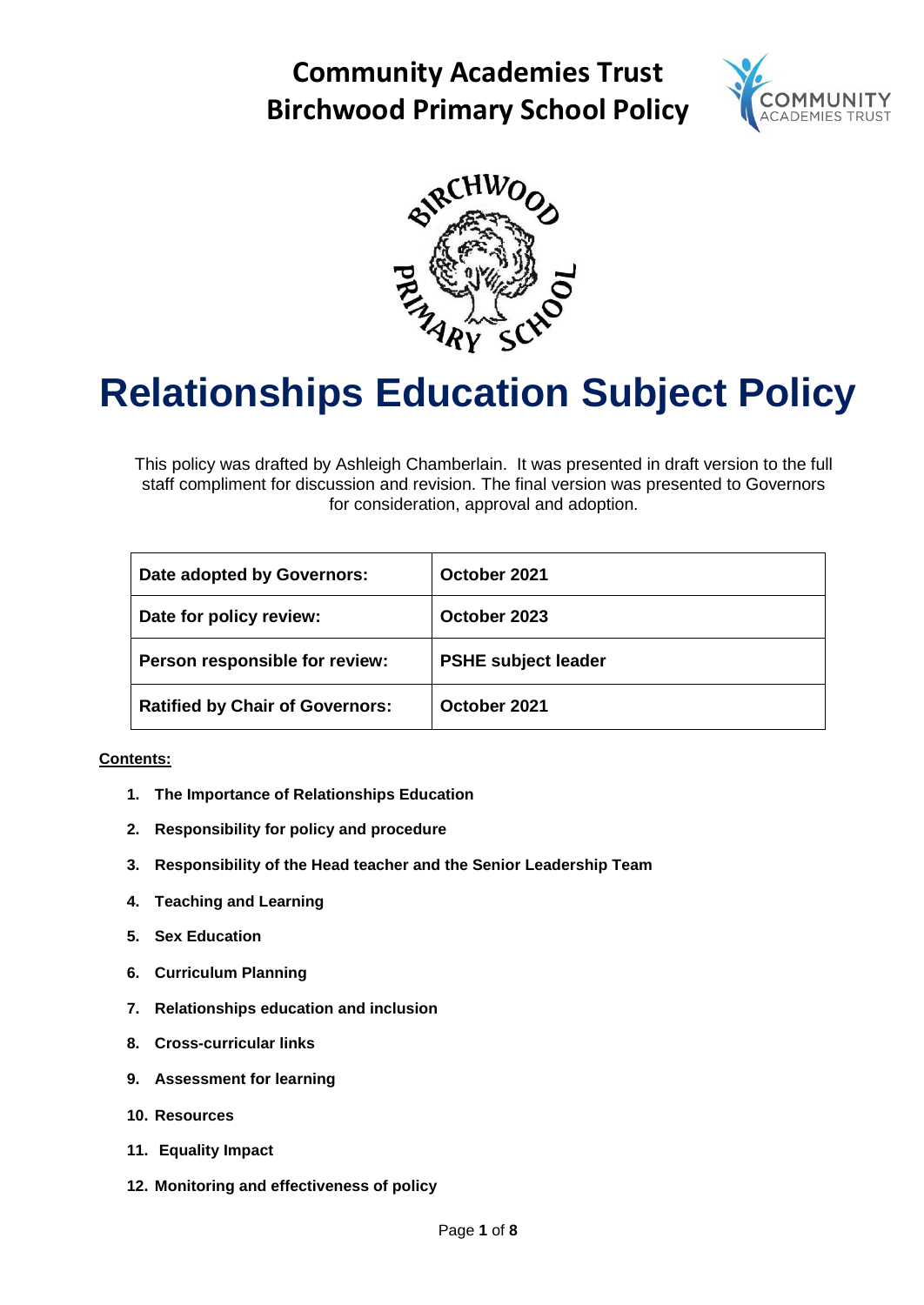# **1. The importance of Relationships Education**

Relationships Education plays a fundamental part within our whole school ethos at Birchwood Primary School. The purpose of Relationships Education is to ensure that our children are safe, whilst equipping them with the skills, knowledge and values to create healthy and respectful relationships. Through providing high quality Relationships Education, we are upholding the ethos and values of our school and its commitment to the consideration and respect of equality and celebration of difference.

Children at Birchwood will learn about the characteristics of positive and respectful relationships (with the main focus being placed upon friendships, family relationships and relationships with other children and adults); this will also teach children the importance of relationships for mental health and wellbeing. As children at Birchwood get older, they will learn about online friendships and the necessary precautions to take when communicating with others online. At Birchwood, we believe that all children and young people have a right to an inclusive and age-appropriate Relationships Education.

The information below complies with our statutory obligations to deliver Relationships Education under sections 34 & 35 of the Children and Social Work Act 2017. It also has due regard for the statutory Relationships Education, Relationships and Sex Education and Health Education Guidance and other relevant guidance.

#### **Aims and Objectives**

Through the teaching of Relationships Education at Birchwood, our main aim is to ensure that all of our children are equipped with the knowledge, skills and values to enable them to form safe and respectful relationships. Through this, our children will:

- realise the importance of their health, wellbeing and dignity
- build a sense of self-esteem and self-worth
- explore and value their personal identity and the identities of others
- explore a range of family structures, including LGBT+ families, single parent families and the many other family structures
- understand and make sense of the real-life issues they are experiencing in the world around them
- manage and explore difficult feelings and emotions
- consider how their choices affect their own wellbeing and that of others
- develop as informed and responsible citizens
- understand and ensure the protection of their rights throughout their lives.

# **2. Responsibility for the Policy and Procedure**

The Governing Body has;

- a duty to provide a broad and balanced curriculum which promotes the spiritual, moral, cultural, mental and physical development of pupils
- a responsibility to ensure that education prepares pupils at the school for the opportunities, responsibilities and experiences of later life
- delegated powers and responsibilities to the Head teacher to ensure all school personnel and stakeholders are aware of and comply with this policy;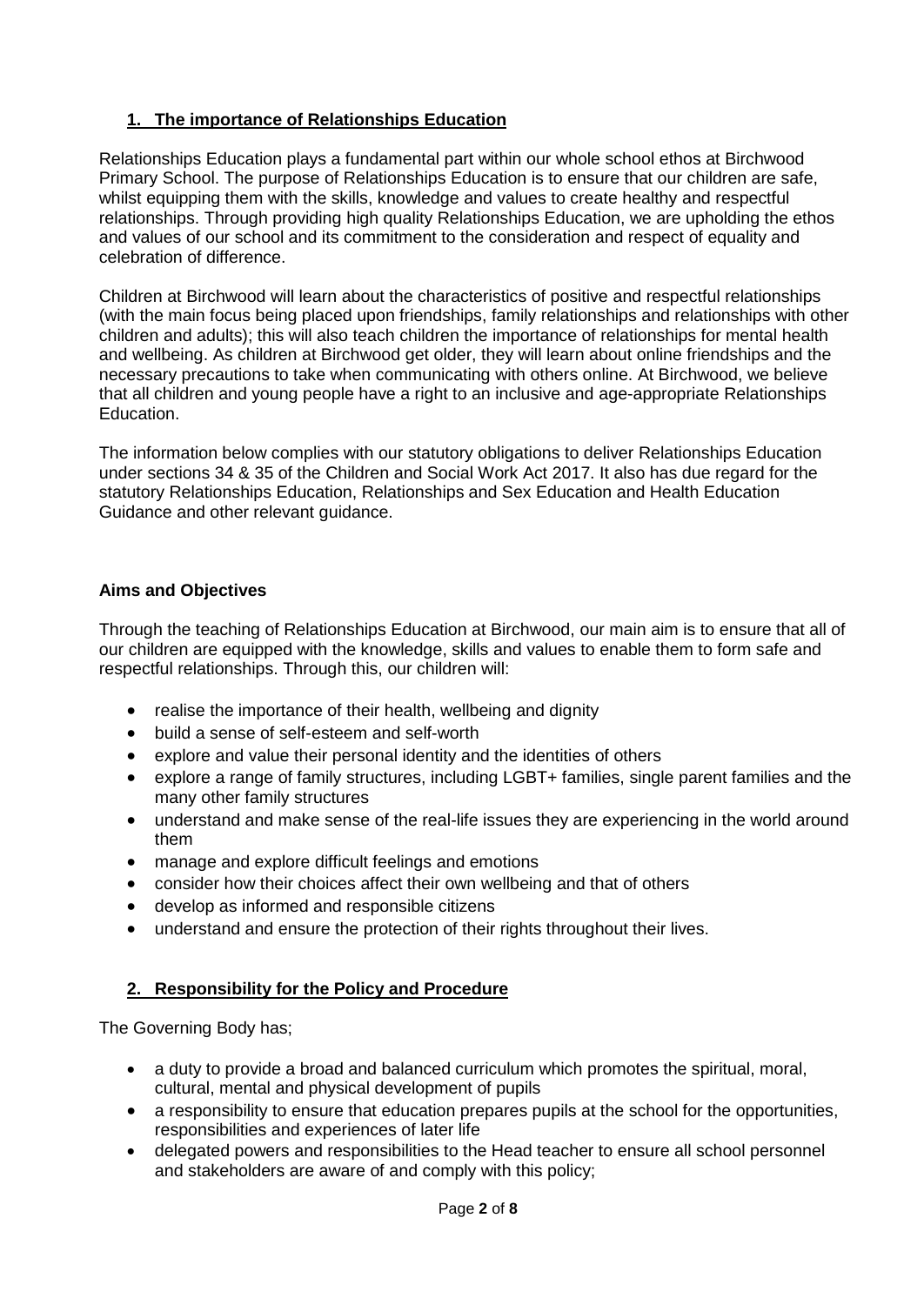- responsibility for ensuring that the school complies with all equalities legislation;
- responsibility of ensuring funding is in place to support this policy;
- responsibility for ensuring this policy and all policies are maintained and updated regularly;
- nominated a link governor to visit the school regularly, to liaise with the Head teacher and PSHE co-ordinator and report back to the Governing Body;
- responsibility for the effective implementation, monitoring and evaluation of this policy

#### **3. Responsibility of the Head teacher and the Senior Leadership Team**

The Head teacher and the Senior Leadership Team will

- ensure all school personnel, pupils and parents are aware of and comply with this policy;
- work closely with the link governor and co-ordinator;
- provide leadership and vision in respect of equality;
- provide guidance, support and training to all staff;
- monitor the effectiveness of this policy;
- report to the Governing Body on the success and development of this policy if required

#### **Role of the Co-ordinator**

The co-ordinator will

- lead the development of this policy throughout the school;
- work closely with the Head teacher and the Nominated Governor;
- provide guidance and support to all staff;
- provide training for all staff when the need arises;
- keep up to date with new developments and resources;
- review and monitor:
- if required, report to the Governing Body on the success and development of this policy

#### **Role of the Nominated Governor**

The Nominated Governor will

- work closely with the Head teacher and co-ordinator;
- ensure this policy and other linked policy is up to date;
- ensure that everyone connected with the school is aware of this policy;
- report to the Governing Body;
- report to the Governing Body on the success and development of this policy

#### **Role of the School Council**

The School Council may be involved in

- discussing next steps;
- gauging the thoughts of all pupils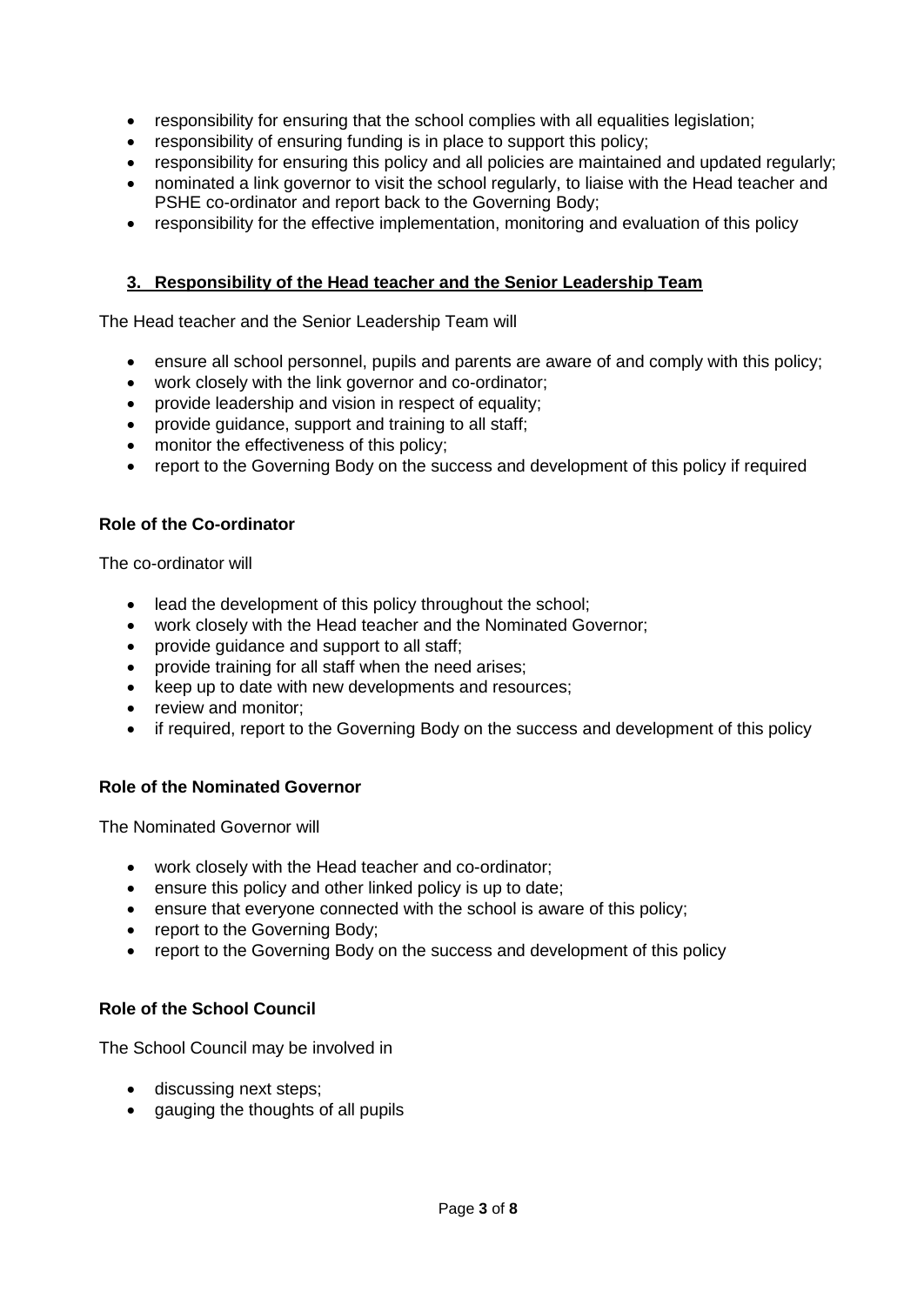# **4. Teaching and Learning**

Relationships Education will be delivered in Birchwood as part of our Personal, Social, Health and Economic (PSHE) education curriculum, which has planned, timetabled lessons across all key stages, using a spiral curriculum approach. It will be delivered in a non-judgemental, factual way, using the correct medical terms where appropriate (for example, when teaching about the external body parts). It is also taught as part of our 'hidden curriculum', whereby children will learn through the modelling of respectful relationships between adults and adults/adults and children and other, unplanned opportunities for discussion.

# **EYFS and Key Stage One**

Throughout their first few years at Birchwood, children will be taught the importance of creating relationships by learning to play cooperatively and take turns with others. They will be taught to take account of one another's ideas and to show sensitivity to others' needs and feelings; this will form the basis of nurturing positive relationships with adults and other children.

Children will go on to learn about different types of relationships and the importance of these on our lives; this will include how to identify and maintain positive relationships. Children will also learn about how to recognise and manage hurtful behavior and bullying, including an introduction to cyberbullying. Through the teaching of Protective Behaviours, children will recognize the difference between safe and unsafe feelings and how to respond to these feelings. They will also learn about the private parts of the body and how to respond when something/someone makes them feel uncomfortable

#### **Key Stage Two**

Throughout Key Stage Two, this knowledge will be reinforced and applied to many different situations. The children will learn about more complex and mature issues as they move through the school.

Children will begin to learn about the importance of different types of relationships and to respect the similarities and differences between different people's relationships (including different types of families). They will delve deeper into the different types of bullying, including peer pressure and other hurtful behaviours such as stereotyping, prejudice and discrimination. They will look more deeply into recognizing and responding to unsafe relationships, both online and offline, and begin understanding the basic principles of boundaries and consent in an age-appropriate way. Teaching of Protective Behaviours will be continued throughout the school to ensure that children are aware of their rights and responsibilities and are able to recognize safe and unsafe behaviours.

# **5. Sex Education**

Many aspects of sex education are complimented by our science curriculum where children learn about the main external body parts and changes to the human body as it grows from birth to old age (including puberty).

In the statutory Health Education curriculum, children learn about puberty and menstruation. We deliver content on menstruation from Year 5 so that girls can learn about menstruation in advance of them starting their first period.

In Year 6, our sex education programme builds upon the content already delivered through the Science and Health Education curriculum and is the foundation for helping children to stay safe. We recognise that some parents may be uncomfortable with their children receiving sex education in primary school; however, in our experience, children will naturally ask questions about sex and their bodies, and be curious about where they come from. We believe that it is safer and better for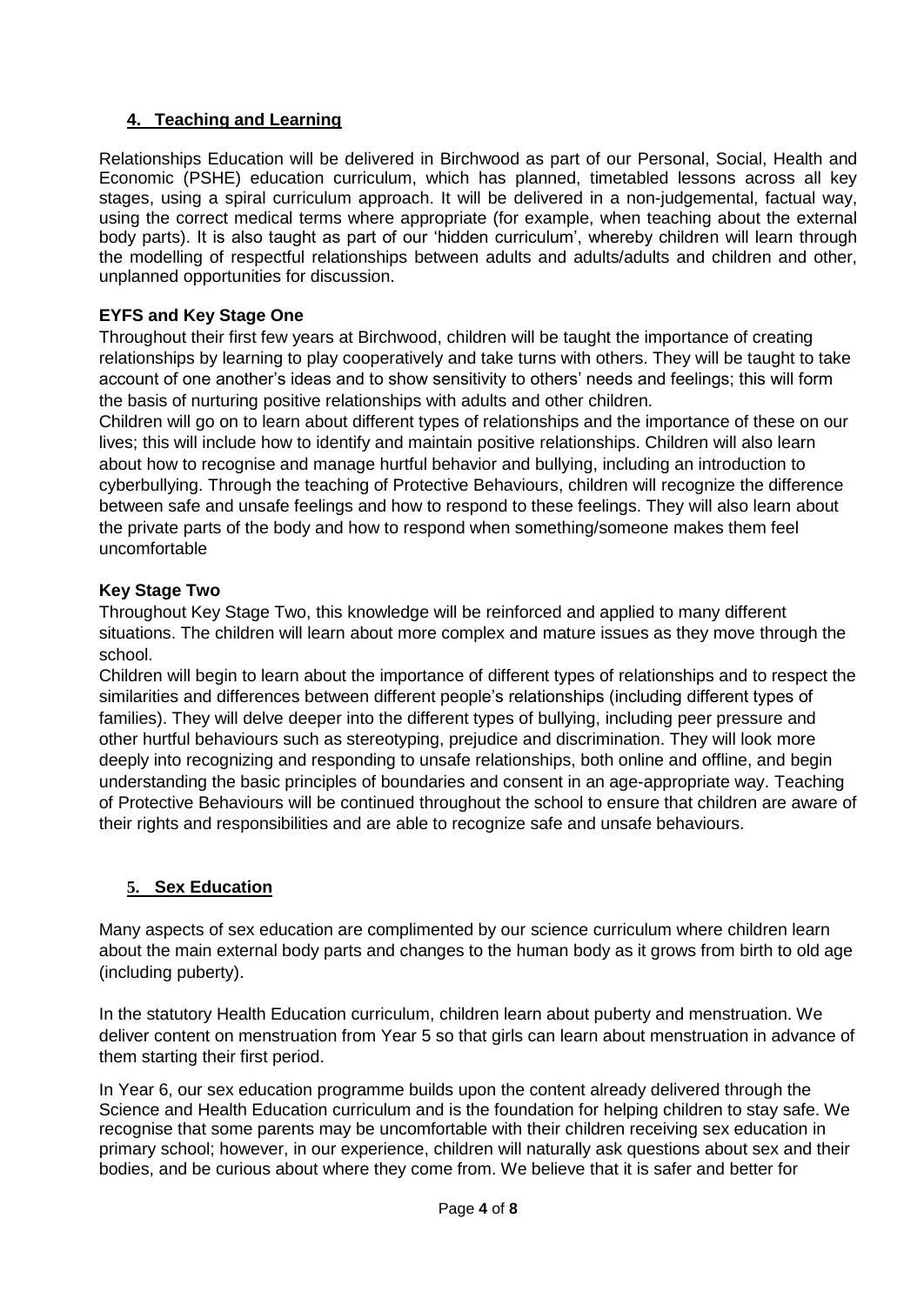children to receive age appropriate and medically accurate information from trained teachers and from external visitors rather than learn inaccurate information through peers/online. We believe that sex education should allow children a safe space to ask the questions that they may have without shame or judgement.

Relationships Education is taught in line with government guidelines; therefore, parents do not have the right to withdraw their child from these lessons as all areas taught are relevant to the children and the changes that are happening to them as they grow up (taught in line with the science curriculum). We will take care to highlight lessons that we define as sex education so that we can respect the wishes of parents who have withdrawn their children from this content. Simultaneously, we will seek to nurture children's curiosity about the world around them, supporting their development and their respect for themselves and each other.

Although parents/carers have the right to request to withdraw their child from any or all of sex education as part of RSE, it is our aim to encourage parents to see the value of sex education and its contribution to keeping children safe, developing their emotional, social and physical wellbeing. Should a parent decide that they do not wish their child to take part in any of these lessons, we would ask that they first speak to the headteacher to discuss their concerns. The headteacher will discuss the request with the parent/carer to fully understand and address any concerns/objections to the content of the curriculum. If parents/carers do decide to withdraw their child, they should inform the headteacher in writing and the school will keep a record of this. We will automatically grant a parental request to withdraw their child from any sex education, other than as part of the Science or Health Education curriculum.

We will remind parents annually that the request to withdraw is still in place and invite them to confirm whether they want to continue this arrangement.

#### **6. Curriculum planning**

Relationships Education is delivered at Birchwood through formal and discrete methods of teaching. Children will make links to Relationships Education through their themes and key driving texts. This will be planned for but will also be made up of regular, unplanned discussions to embed learning. Our Relationships Education programme will be rooted in our school's ethos and will therefore also be delivered and assessed through assemblies, student voice (such as the school council) and the school environment. There will also be dedicated curriculum time to ensure a planned, balanced and progressive delivery of Relationships Education is taught. Relationships Education will be delivered by a class teacher or teaching assistant.

Pupils will be given opportunities to ask questions during each Relationships Education lesson. We view questions as a positive sign that pupils are engaged with what is being taught and feel able to explore natural curiosities about themselves, their bodies and relationships. All teaching at Birchwood takes place in a safe learning environment and is underpinned by our one school rule, 'Consideration and Respect'. All of the themes that are covered in Relationships Education are ageappropriate and are delivered by teaching staff in a child-friendly way. As much as possible, where a question is relevant to the whole class, we will answer it to the whole group. There may occasionally be the need to deal with a question outside of the classroom if it is not suitable for the entire class. If questions arise that teachers are unsure will be covered within the statutory guidelines, then they should seek support from SLT or the PSHE coordinator. We believe that an open approach to answering questions prevents pupils from learning inaccurate or harmful information online or from peers. We believe exploring issues with the whole class helps to reduce the stigma and shame that can surround some of the issues explored in our Relationships Education curriculum. Importantly, we believe that children are better protected from harm and abuse when they are able to discuss issues openly with trained professionals and in a safe environment.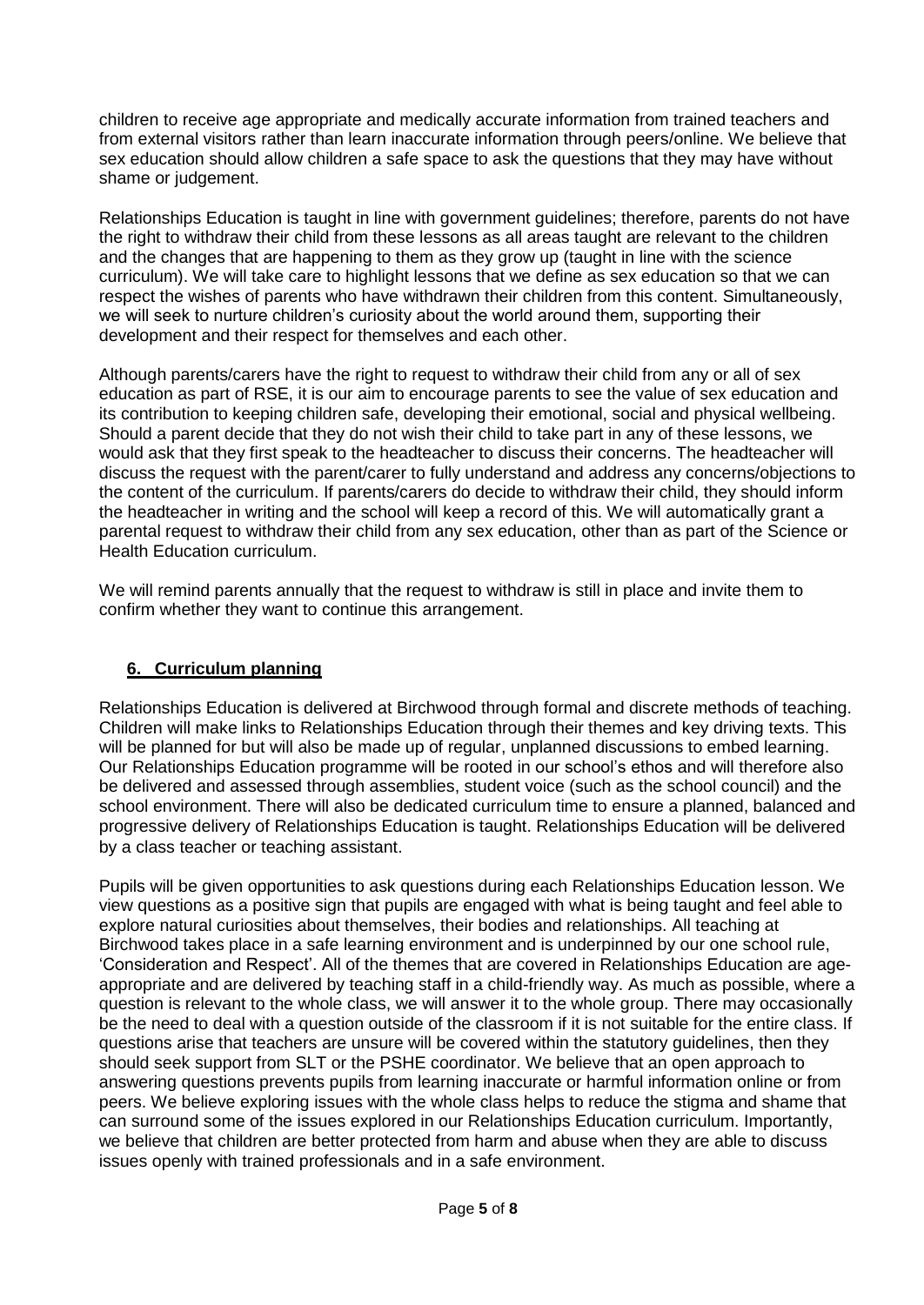From time-to-time, we may invite external experts and visitors to deliver some Relationships Education lessons. External visitors will be selected in order to enrich and supplement our Relationships Education by bringing particular skills, methods and expertise to the classroom and the whole school. External visitors may include school nurses, Loudmouth and the NSPCC. A teacher will always be present throughout these lessons so as to build on the pupil's learning after the session(s) as well as answer any questions the pupils may subsequently have. Any external visitors will be expected to comply with this policy and other related policies, including the school's confidentiality and child protection policy. We will also ensure that:

- There is appropriate planning, preparatory and follow up work for the session
- The visitor understands the cohort of children involved

#### **7. Relationships Education and Inclusion**

We believe that Relationships Education is a key vehicle for promoting equality, inclusion and social justice. Our Relationships Education is designed to promote gender equality through challenging gender stereotypes and sexism. We take these issues seriously and ensure that we embed content on gender equality throughout the curriculum. We are also committed to a Relationships Education that makes every pupil feel valued and included and is relevant to them. This means we are committed to an LGBT+ inclusive and SEND inclusive curriculum and are mindful of the SEND Code of Practice 2014 when planning for this subject. We will also ensure that we take into account the religious and cultural background of all pupils when teaching Relationships Education. An inclusive Relationships Education at Birchwood will seek to challenge all forms of discrimination and prejudice between pupils and promote understanding and respect as outlined under the Equality Act 2010.

In line with the other school policies, Relationships Education aims to accommodate all children through planned differentiation and resources. This will take into account the need to adapt lessons to account for children's different learning styles, especially those to whom English is an Additional Language (EAL), children with Specific Special Educational Needs and the Gifted and Talented pupils. We are aware that some of our children may need additional Relationships Education teaching to support them with their development and to prepare them for later life; this should be planned and co-ordinated by the class teacher along with the SENDCO.

At Birchwood, we acknowledge that Relationships Education is crucial for creating a culture of safeguarding within the school and meeting our statutory obligations as outlined in Keeping Children Safe in Education. Relationships Education helps children to understand the difference between healthy and abusive relationships. We recognise that when discussing these issues, some pupils could disclose abuse or other harmful experiences. In cases of a disclosure, all staff have statutory training around child protection and will follow the schools safeguarding policy and procedures.

While at Birchwood we aim to create a learning space that feels safe for children and young people to disclose, we also want to protect children's privacy. We do this by using a number of teaching techniques including the use of a working agreement, where ground rules are created with pupils on what makes a safe and welcoming environment for all children.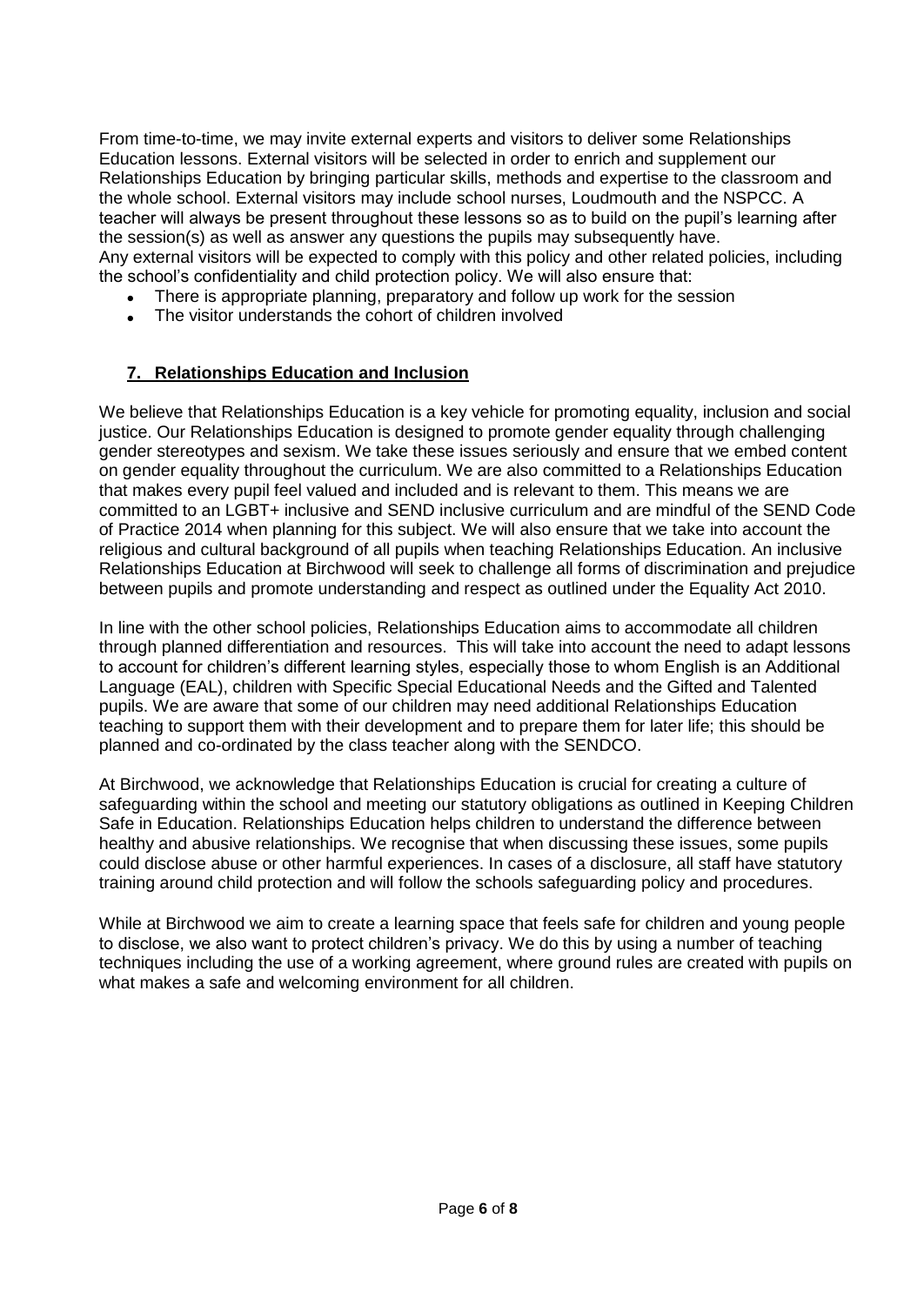## **8. Cross Curricular Links**

Relationships Education forms part of our thematic learning approach and often links to other areas of the curriculum in order to provide purposeful learning opportunities for pupils. Children will use their key driving texts to identify themes linked to their Relationships Education learning. Other key cross curricular links include a close link with computing (in providing children with the skills and knowledge to maintain safe and respectful relationships online) and science (in teaching children about the growing and changing that human bodies undertake).

#### **9. Assessment for Learning**

Children will demonstrate their knowledge and ability in Relationships Education throughout verbal discussions, written work and their levels of questioning. Therefore, teachers will use a variety of assessment, including informal observational assessment alongside assessing written work in PSHE books. The teacher actively assesses work and discussions and uses this information to plan for future learning.

Teachers should use baseline assessments to ensure they understand the children's starting point and to use this to monitor progress throughout lessons. This could be done through a variety of techniques, such as pupil self-assessment at the beginning and end of a module of learning, a quiz or a mindmap of what the children know. This is key in Relationships Education to ensure that lessons are pitched in an age-appropriate way.

Written and/or verbal feedback is given to the child to help guide his or her progress. At the end of each year, teachers assess pupil's progress in PSHE, which will include Relationships Education, and this is reported to parents through the end of year report.

The PSHE subject leader will also conduct pupil interviews to ensure that the PSHE curriculum that is being taught is meeting the needs of all pupils (including SEND and pupil premium children).

#### **10. Resources**

Teachers should make use of the Protective Behaviours resources to support their teaching of the Relationships Education curriculum. There are also several resources and websites which will supplement teaching, such as the NSPCC, SEAL and PSHE Association resources, which staff will be regularly updated on. These will be clearly identified on the PSHE curriculum overview.

#### **11. Equality Impact**

Under the Equality Act 2010 we have a duty not to discriminate against people on the basis of their age, disability, gender, gender identity/reassignment, pregnancy or maternity, race, religion or belief and sexual orientation.

This policy does not prioritise or disadvantage any pupil and it helps to promote equality at this school.